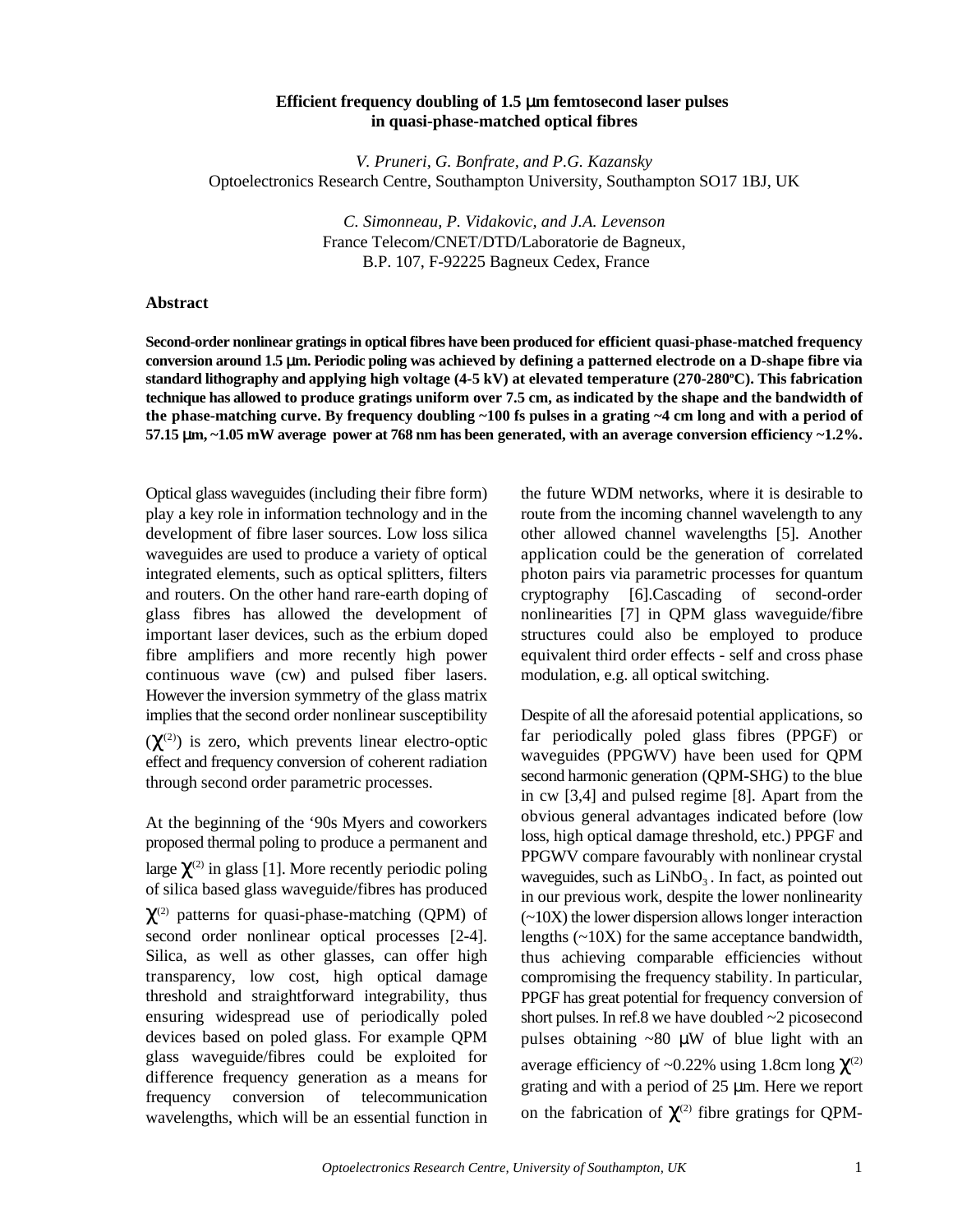SHG of ~1.5 μm with controlled characteristics over lengths up to 7.5 cm. We have used these gratings for frequency conversion in the femtosecond regime. Average SH powers ~1.05mW with ~1.2% average conversion efficiency have been generated using  $\sim$ 100fs laser pulses, with the potential of increasing these values at least one order of magnitude for the same levels of fundamental powers. The results contained in this paper indicate that PPGF can become a competitive alternative to nonlinear crystals, such as periodically poled lithium niobate, for frequency conversion of high peak power Qswitched and mode-locked sources, such as high power pulsed fibre lasers [9,10].

The fabrication technique used to produce the PPGF for the doubling experiments is the same as described in ref.8. An initial patterned aluminum electrode was fabricated on the plane face of a D-fibre using standard planar lithography and subsequently the fibre was carefully placed in a high vacuum chamber for thermal poling [1] performed by applying high voltage  $(5kV)$  at elevated temperature  $(275^{\circ}C)$ . Several D-shape silica fibres with a  $GeO<sub>2</sub>$  doped core and same numerical aperture (NA) of 0.191, were used in the experiments. The core radii were 3, 3.12, 3.32, and 3.45 μm.

For all the measurements the fundamental and SH light were coupled, respectively in and out of the fibre, using 20X microscope objectives. The linear polarization of the fundamental could be rotated via a half-wave plate at 1.5 μm. The output SH light was detected using a calibrated silicon photodiode after additional filters transmitting at 0.7-0.8 μm and cutting 1.5 μm. No significant additional optical loss due to grating fabrication (periodic poling) was observed in the PPGF used in the experiements with respect to untreated fibres.

According to the core radius the period for the periodic poling was chosen for QPM-SHG of a given wavelength. Fig.1 shows the OPM-SHG experimental fundamental wavelengths for 8 sets of different combinations core radius-period. These points were obtained by using a synchronously pumped lithium triborate optical parametric oscillator (LBO-OPO) as tunable fundamental source. In the same figure we also report the theoretical curves (grating period versus QPM fundamental wavelength) for the different fibres



**Fig. 1.** Period of  $\chi^{(2)}$  grating as a function of **QPM fundamental wavelength for different core radii. The numerical aperture of the fibre is 0.191. The points are experimental data while the continuous lines are theoretical curves.**

(different core radii) used in the experiments. It is clear from this figure that a small error in evaluating the core radius results in a consistent change of the QPM wavelength for a given period. The same applies to the numerical aperture. In fact  $\sim$  1-2 % errors in evaluating the NA or core radius would result in 10nm QPM wavelength error for a given period. This indicates that the design and the measurements of the fibre parameters are critical for QPM applications at around 1.5μm. However fig.1 shows good agreement between theoretical predictions and experiments, indicating that it is possible to predict accurately the QPM points by controlling both fibre and grating fabrication.

To assess the quality of the gratings we have performed SHG measurements in cw using an amplified tunable diode laser, so that the QPM curve (SH power versus fundamental wavelength) is not affected by the bandwidth of the ~100fs pulses delivered by the LBO-OPO. Fig. 2 shows a typical result for a grating 7.5cm long with a period of 57.35 μm in a fibre with 3.12 μm core radius. The normalized conversion efficiency with repect to the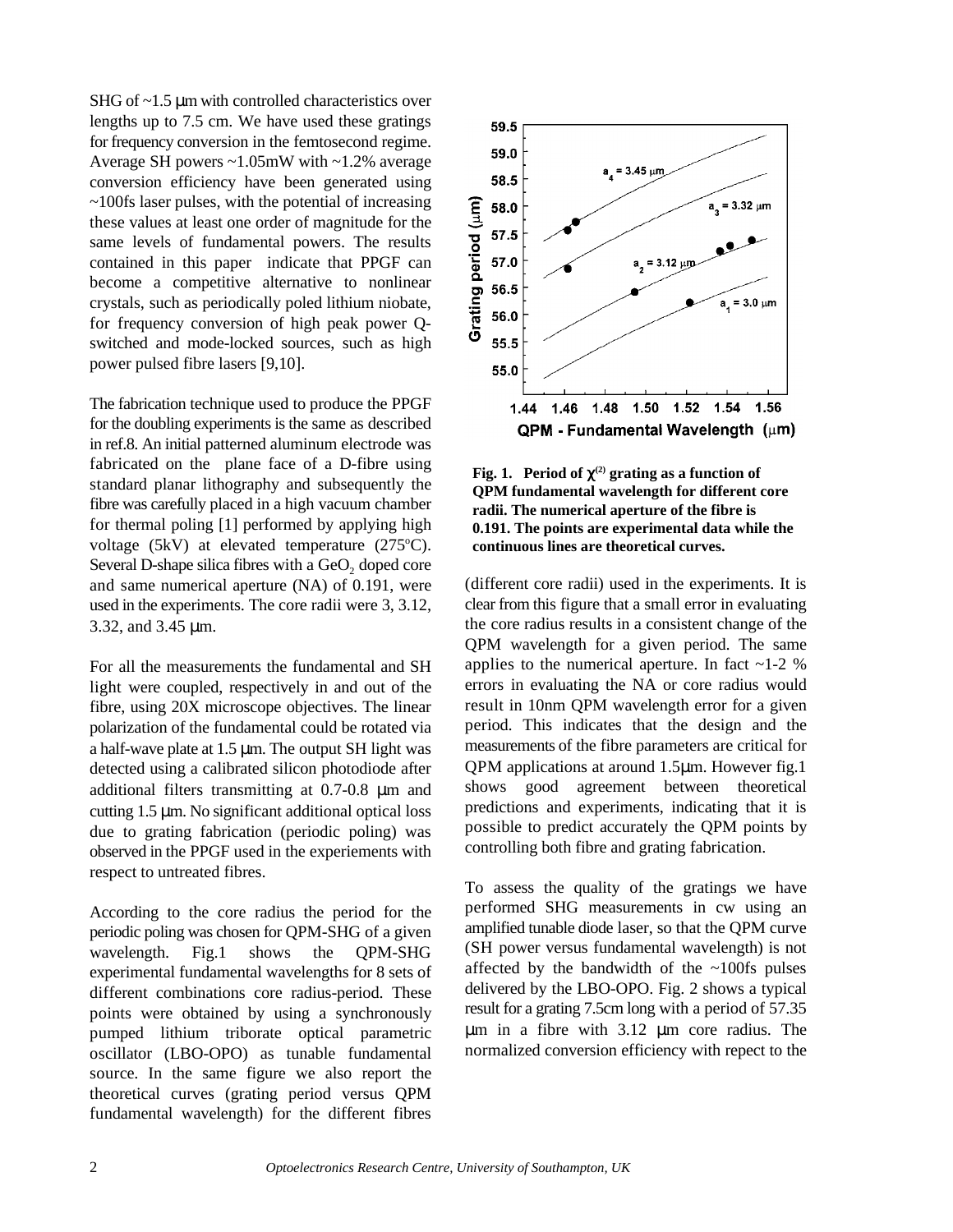

**Fig. 2. QPM curve (normalized conversion efficiency as a function of fundamental wavelength)** for a  $\chi^{(2)}$  grating 7.5 cm long with **period of 57.35** μ**m. The numerical aperture and the core radius of the fibre are 0.191 and 3.12** μ**m respectively. The bandwidth is close to the theoretical value for a uniform grating with the Fig.3. Group velocity mismatch and QPM** 

fundamental power was  $\sim 1.5 \cdot 10^{-3}$  %/W. The shape of **core radius (a) is indicated in the figure.** the QPM curve is close to the expected  $\text{sinc}^2$ 

imposed by the group velocity mismatch (GVM) between fundamental and SH pulses interacting along the grating [8]. This is shown in fig.3 where the GVM and the QPM bandwidth (which is in firstorder approximation inversely proportional to GVM) are plotted as functions of fundamental wavelength.

The optimum grating length (which represents a good trade-off between high efficiency and low SH pulse distortion and lengthening due to GVM) turns out to be of the order of 1cm for 100 fs pulses. This length is about one order of magnitude greater than those allowed in  $LiNbO<sub>3</sub>$ . The second limitation on



**bandwidth as functions of fundamental wavelength. The numerical aperture of the fibre is 0.191 and the**

behaviour and its bandwidth of  $\sim$ 2nm is the same as the grating length is due to higher-order optical for a transform limited grating, thus indicating that processes, associated to self-phase modulation the grating is quite uniform over the whole length. (SPM), group velocity dispersion (GVD), etc. The The side lobe is probably the result of small effective influence of these effects on the SHG is discussed in refractive index variation along the propagation detail elsewhere [11]. Here we say that these effects distance. When the fundamental light was polarized are very sensitive to the grating length and they put orthogonally to the poling direction the conversion severe limits on the distance between the input fibre efficiency was reduced of  $\sim$ 7 times. In fact the edge and the beginning of the grating to achieve high polarization dependence of the SH efficiency is not efficiencies and nearly quadratic behavior for the SH only due to intrinsic reasons (tensorial nature of the power as a function of the fundamental power. Our nonlinear coefficient) but also to the birefringence choice for the grating length and for its distance from (different QPM wavelength for different set of the input and output fibre edges were ~4cm and polarizations). ~1cm respectively. Since the actual grating length is For the QPM pulsed experiments involving 100fs produce SH pulses with longer duration than the pulses at 82MHz from the LBO-OPO we opted to fundamental pulses and to be in a quasi-linear use shorter gratings, essentially for two main growth regime for the SH power versus interaction reasons. The first reason is related to the limitations length (rather than quadratic). When a fibre with NA longer than the optimum (1 cm) we expect to  $= 0.191$ , core radius  $= 3.12$  µm, grating period  $=$ 57.15μm was used as frequency doubler we were able to produce average SH powers up to ~1.05mW with an average conversion efficiency  $\sim$ 1.2%. Fig. 4 shows the average SH power as a function of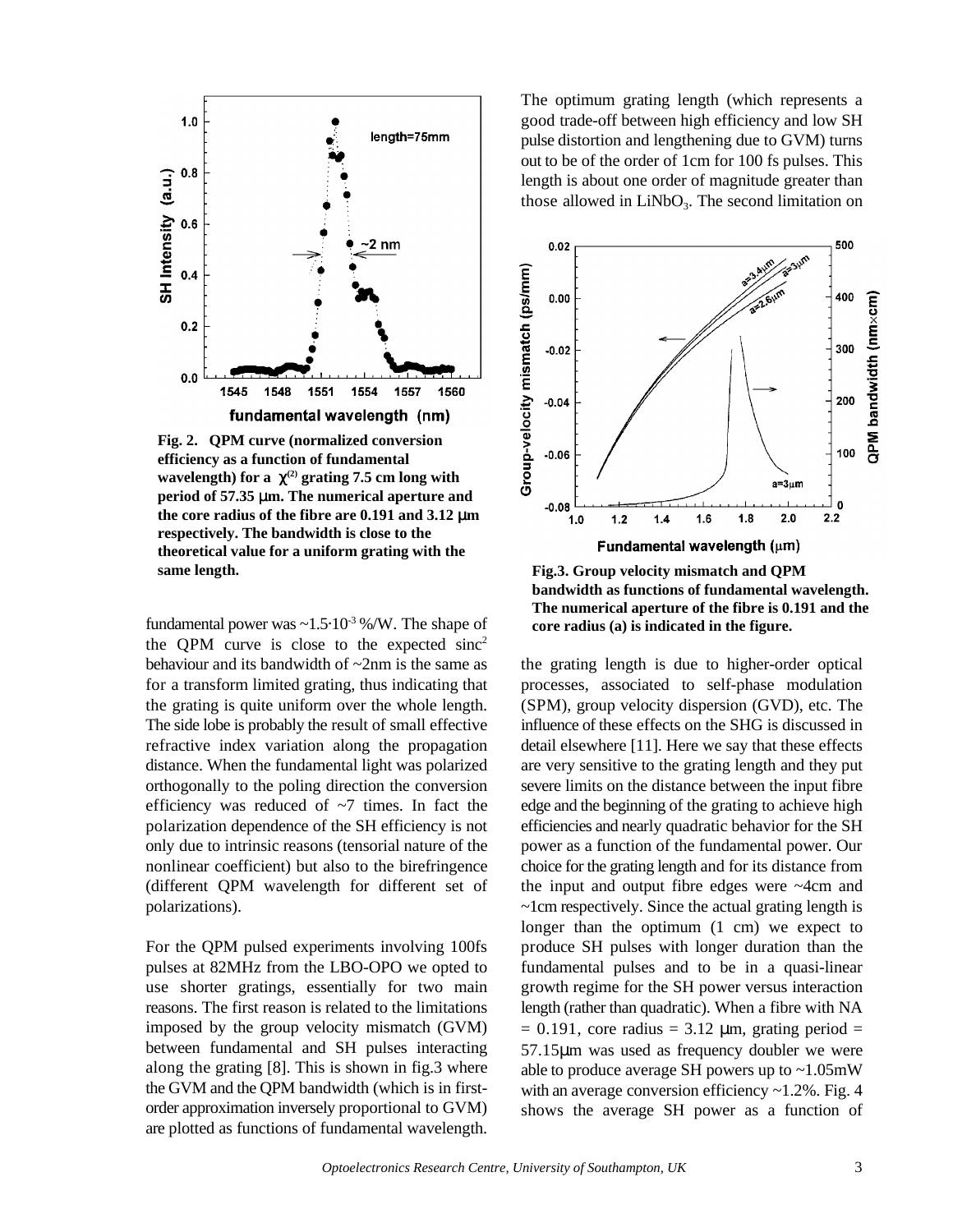

**Fig.4. Average SH power as a function of average fundamental power for the QPM-SHG of 107fs pulses at 1537nm. The dashed curve represents the quadratic behaviour which fits the experimental points at fundamental powers below 30mW. The inset is the QPM curve obtained with 107fs pulses at low power in order to avoid higher order effects due to SPM, GVD, etc.**

fundamental power for the QPM wavelength of V. Pruneri acknowledges Pirelli Cavi for his obtained using the LBO-OPO. The bandwidth of this EPSRIT Grant No. 20029 (ACQUIRE). curve reflects the ~20nm bandwidth of ~107fs fundamental pulses at this wavelength.

In conclusion we have reported for the first time to our knowledge SHG of 1.5 μm in a periodically poled glass fibre. These results indicate great potential for this novel nonlinear medium in frequency conversion of high power lasers, especially of short pulses (picosecond and even femtosecond regime). Taking account that the effective nonlinear coefficient is still 5-10 times below the theoretical value estimated from measurements on uniformly poled fibres [4], conversion efficiencies and output SH powers of tens of % and tens of mW respectively should be achievable in the near future by optimizing the fabrication of the grating. Moreover we intend to use the same gratings for frequency conversion of high power longer pulses, e.g. picosecond and Qswitched, so that the good quality longer gratings reported in this letter could be already used for achieving higher efficiencies.

1537nm. There is a small deviation, due to higher Fellowship, G. Bonfrate acknowledges DRA order effects (SPM, GVD, etc.), at high fundamental Malvern for his studentship. We would like to thank power (>30mW) from the quadratic behaviour P. De Sandro for fabricating the D-fibres, D. (dashed line) at low fundamental power (<30mW). Richardson and D. Taverner for lending us the cw The inset of the same figure shows the QPM curve tunable laser. This work was supported in part by